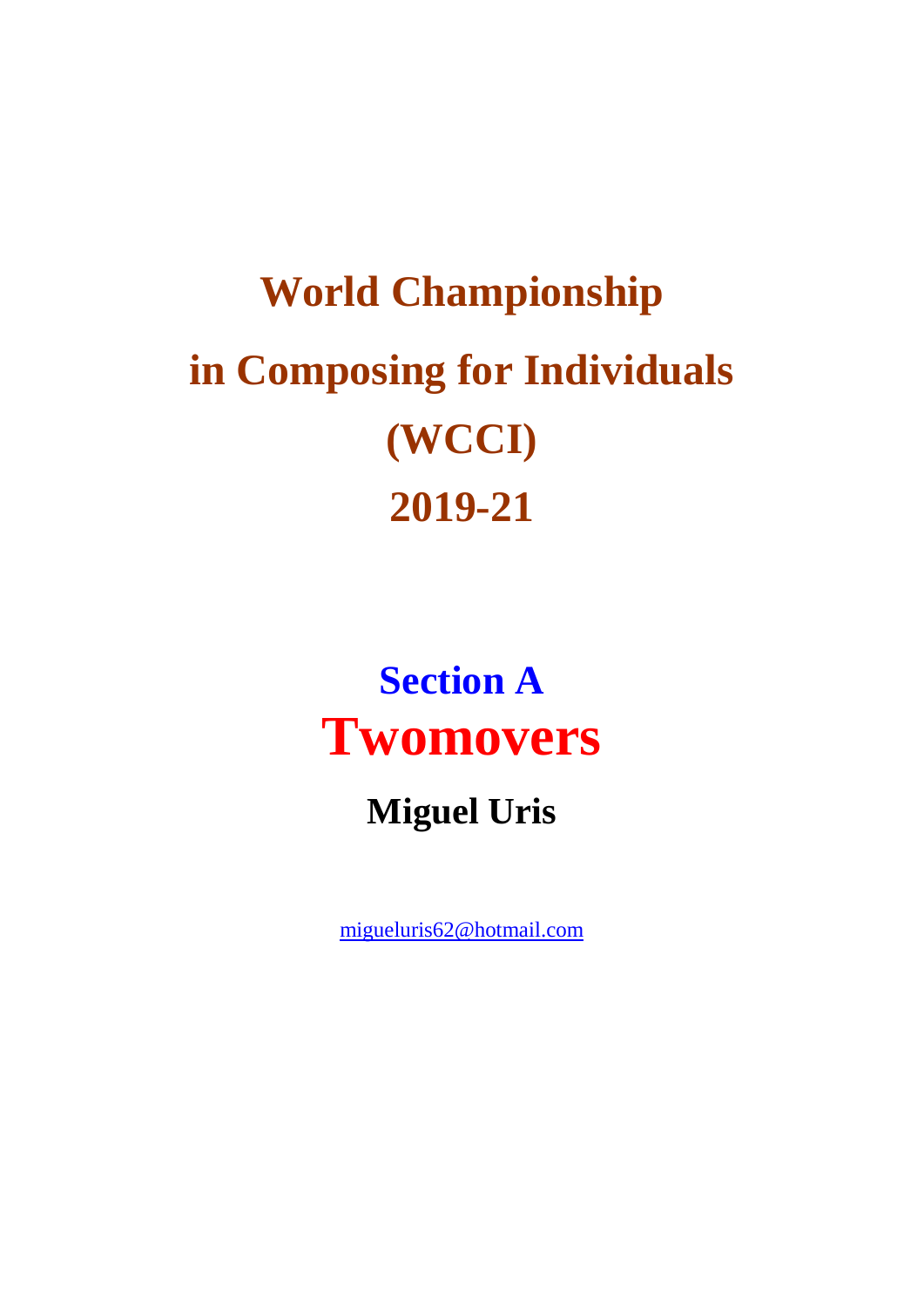



3Q4/4p3/R1KbP1np/3pp3/4k1Pp/1NR5/8/2B2B1b

```
1.Rh3? [2.Bd3# A]
1... Sf4 2.Re3#
1... Bf3! a
1.Qa5? [2.Qxd5# B]
1... Sf4 2.Re3# C
1... Bc5! b
1.Bxh6? [2.Re3# C]
1... Bc5 2.Qxd5# B
1... d4 2.Sd2#
1... Sf4! c
1.Ra2! [2.Re2#]
1... Bf3 a 2.Bd3# A
1... Bc5 b 2.Qxd5# B
1... Sf4 c 2.Re3# C
```
Dombrovskis – Pseudo Le Grand - Somov B2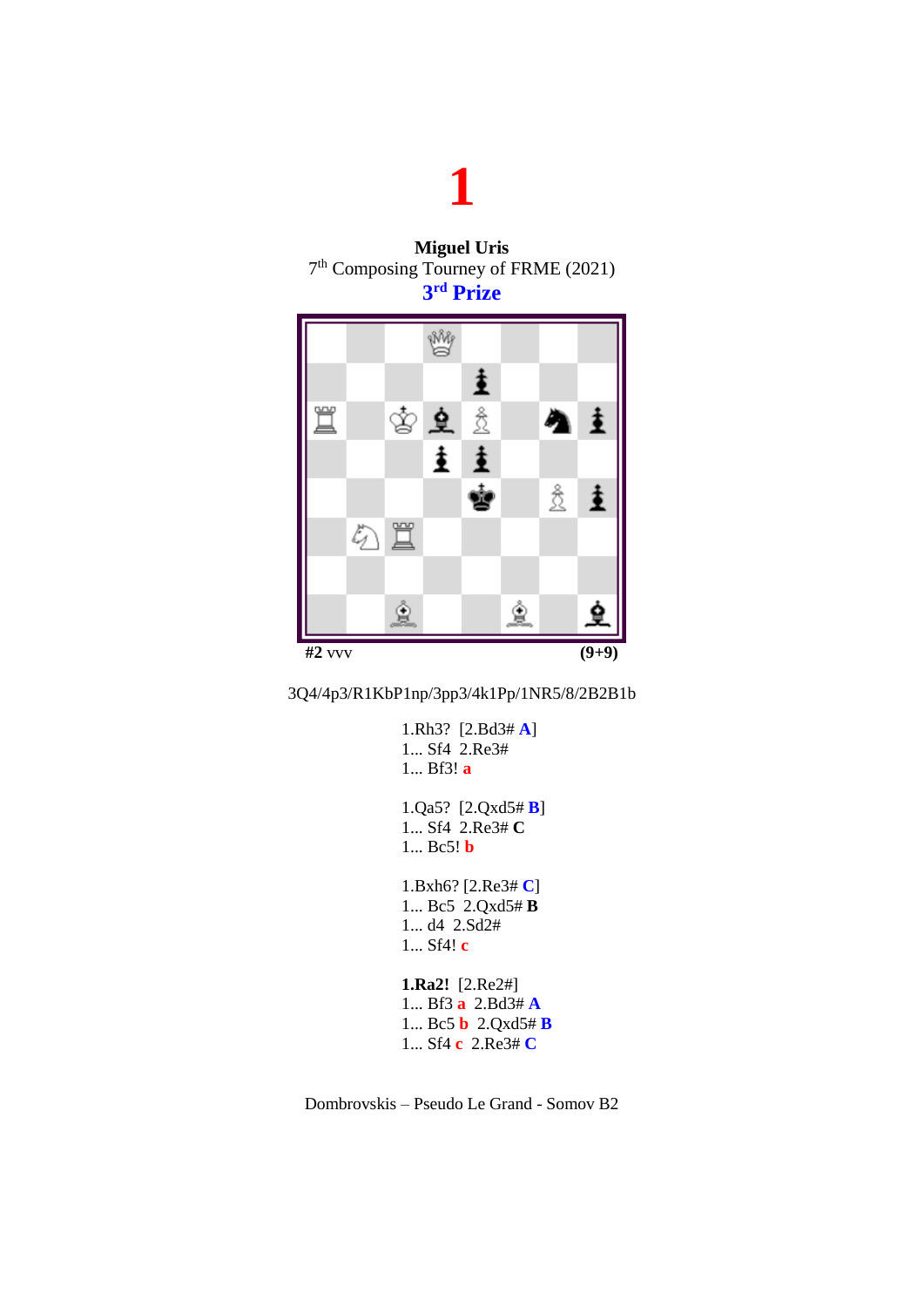**Miguel Uris** MT Leopold Szwedowsky (2021)

#### **3 th -4 th Prize ex aequo**



3NR1K1/2RN4/3B3b/3p4/3k4/p2r1b2/nP3P2/1B1r1Q2

1... Bd2 **x** 2.Qxd3# **X** 1. Rc5? [2. Sc6# **A**] 1... Sb4! **a** 1. Re5? [2. Se6# **C**] 1... Bg4! **c** 1.Sb6? [2.Sc6# **A**, 2.Bc5# **B**] 1... Rc3 2.Se6# **C**, 2.Be5# **D** 1... Bf8 2.Sc6# **A** 1... Sb4 **a** 2.Bc5# **B** 1... Rc1 **y** 2.Qxd3# **X** 1... axb2! **1.Sf6!** [2.Se6# **C**, 2.Be5# **D**] 1... Re3 2.Sc6# **A**, 2.Bc5# **B** 1... Bf4 2.Se6# **C** 1... Bg4 **c** 2.Be5# **D** 1... Re1 **z** 2.Qxd3# **X**

Mai 2 – Threat separations  $(x2)$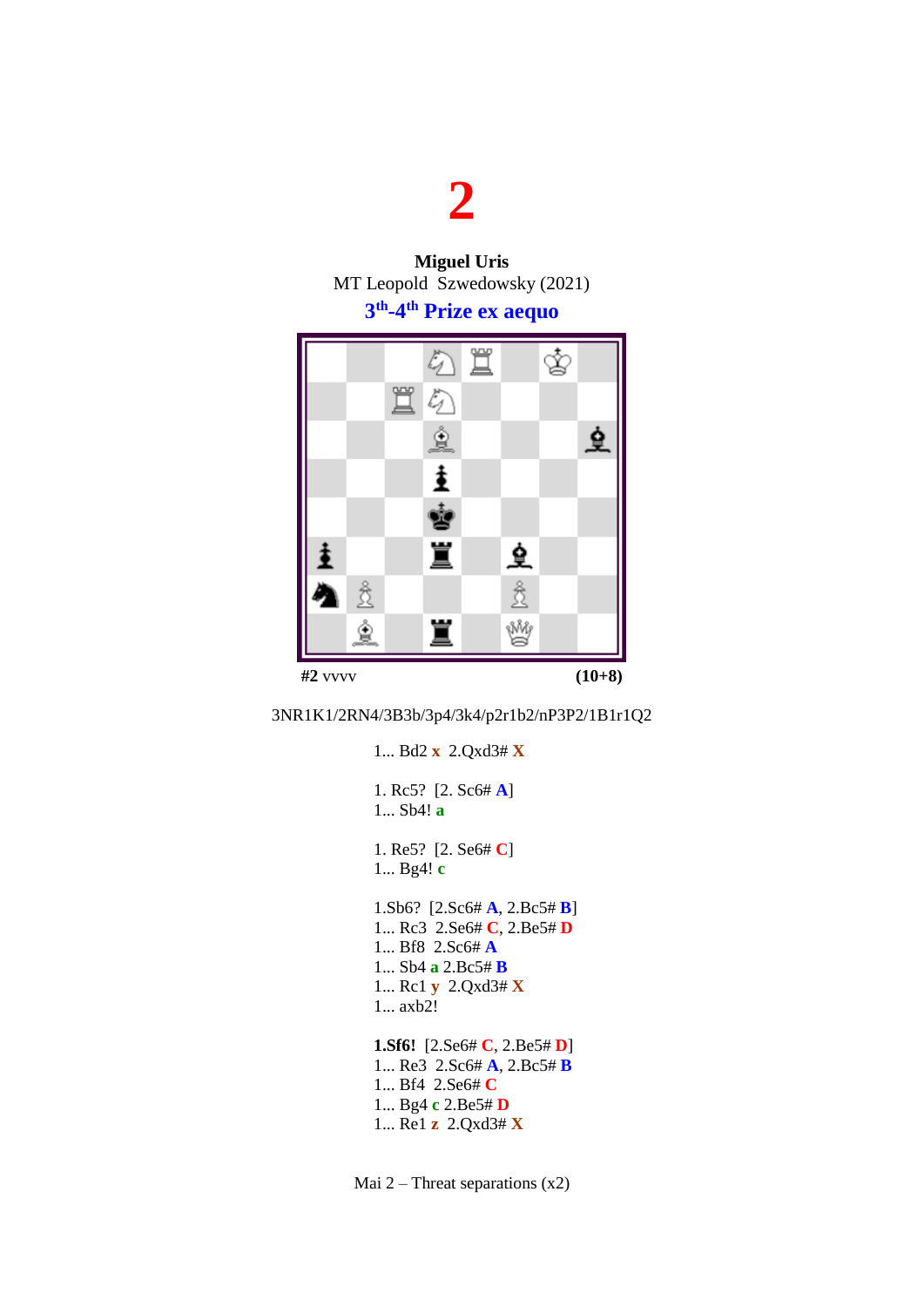



#### 8/nP4B1/N4p2/4p3/RppkPP1n/3p1PN1/1PP1RK2/8

| 1.Bxf6? $\bf{A}$ [2.Bxe5# $\bf{B}$ ]<br>1 $c3$ 2.Rxb4# $C$<br>1 dxc2 2.Rd2# E<br>$1$ Sc <sub>6</sub> !                                   |
|------------------------------------------------------------------------------------------------------------------------------------------|
| 1.Rxb4? $C$ [2.c3# D]<br>1 $d3 \sim 2.R(x)d2# E$<br>1 exf4 2.Bxf6# $\bf{A}$<br>1 Sb5!                                                    |
| 1.Rd2? <b>E</b> $[2.Se2# F]$<br>1 $exf4 2.Bxf6# A$<br>1 c3 2.Rxb4# <b>C</b><br>1 Sxf3!                                                   |
| $1.b8=S!$ bloqueo                                                                                                                        |
| 1 exf4 2.Bxf6# $\bf{A}$<br>1 $f5$ 2.Bxe5# B<br>1 c3 2.Rxb4# $C$<br>1 b3 2.c3# $\bf{D}$<br>1 $d3 \sim 2.R(x)d2\#E$<br>1 $dxe2! 2.Sxe2# F$ |
| $1$ Sa7~ $2.S(x)c6#$<br>1 Sh4~ $2.S(x)$ f5#                                                                                              |

Tver (6-fold) - Pseudo Kiss complete cycle - Triple Pseudo Salazar Black correction - Underpromotion key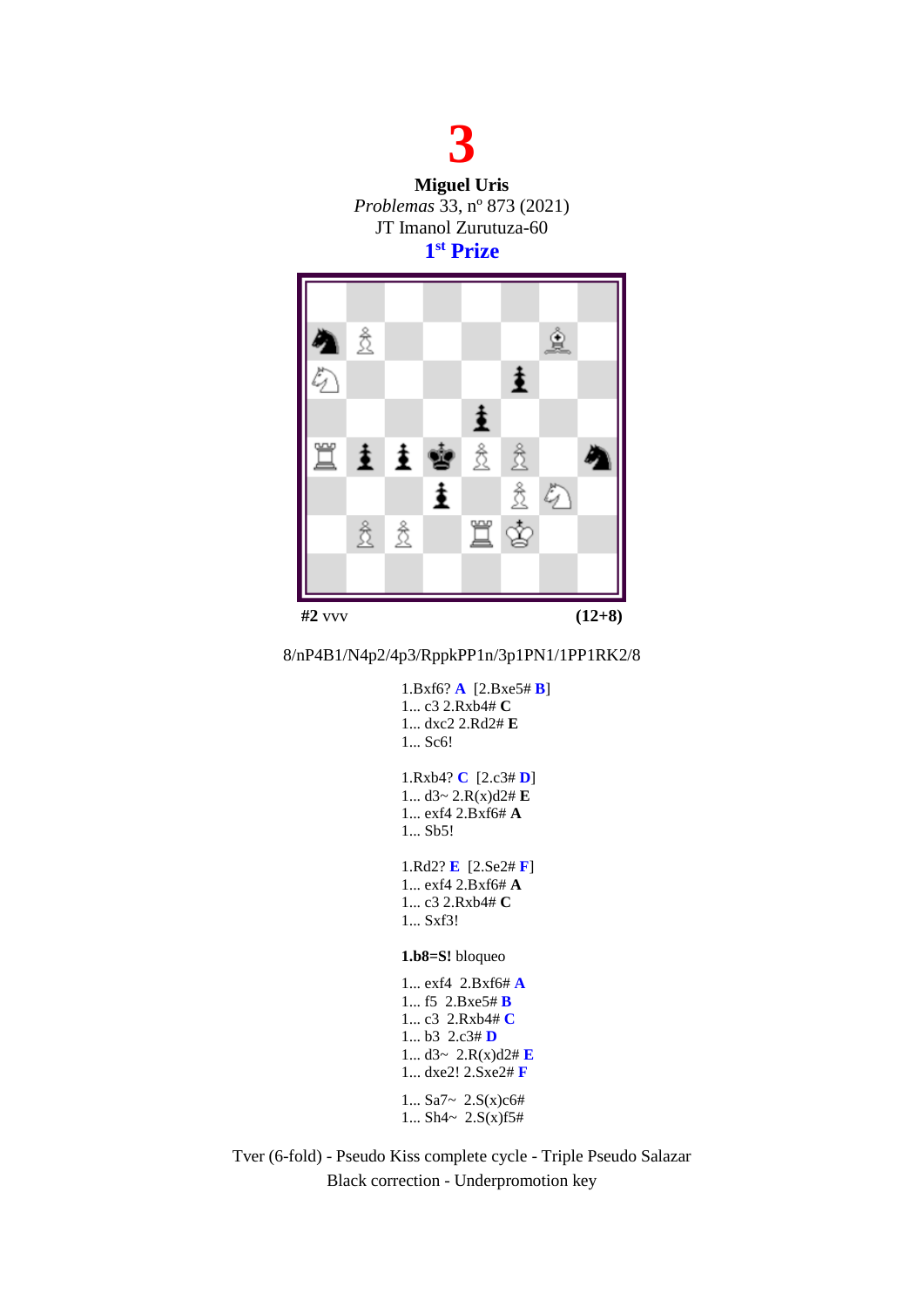

**Miguel Uris** *Sinfonie Scacchistiche* 137/918 - 2019 **2 nd Honorable Mention**





1. Se6? [2. Qd6# **A**, Qd4# **B**] 1... a1=Q **a** 2. Qd6# **A** 1... Rf5 **b** 2. Qd4# **B** 1... Rxe6 **c** 2. Qxf4# **C** 1... bxc5! **1. Sf5!** [2. Qd4# **B**, Qxf4# **C**] 1... a1=Q **a** 2. Qxf4# **C** 1... Rxf5 **b** 2. Qd6# **A** 1... Re6 **c** 2. Qd4# **B**

Lacny - Threat separations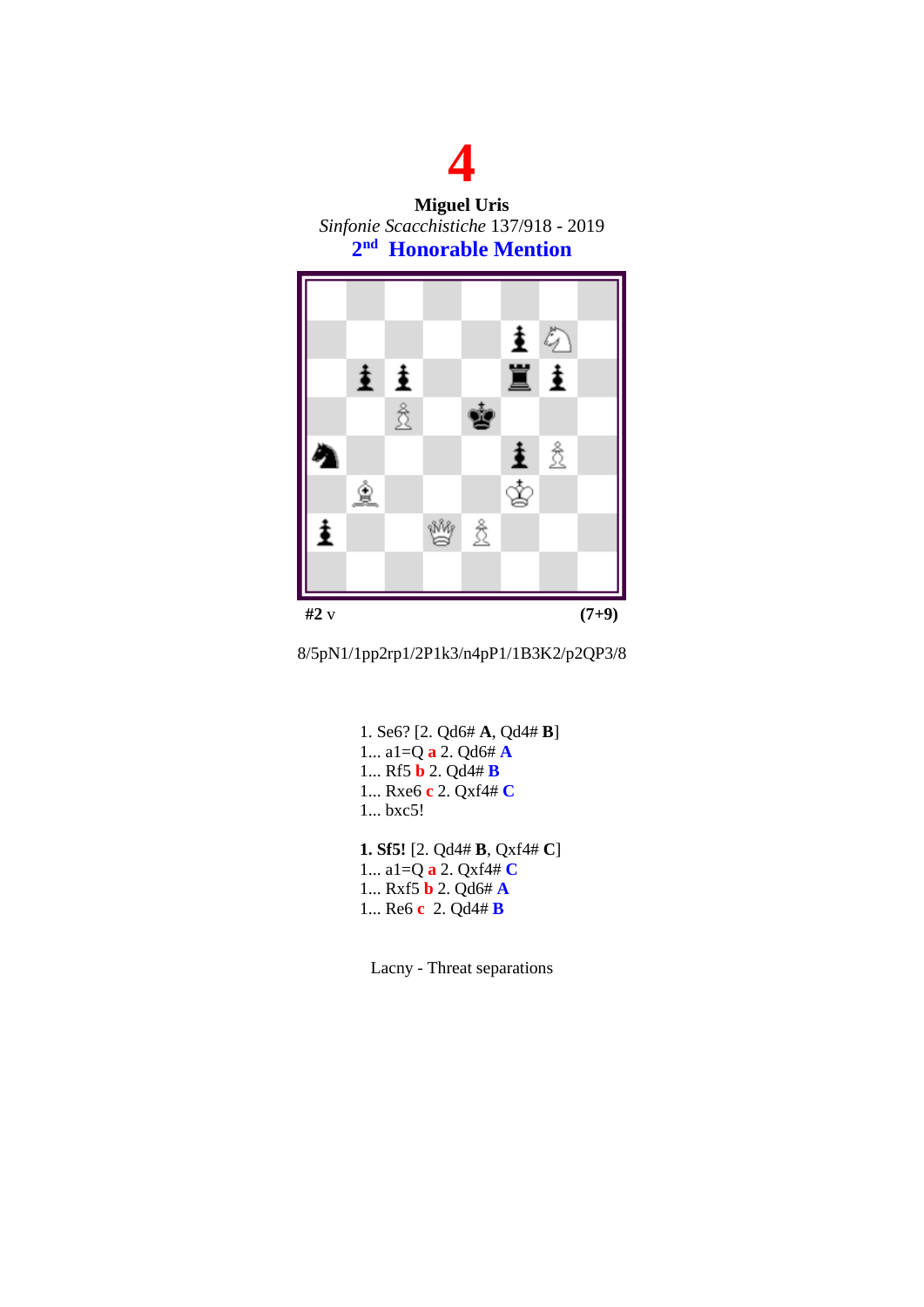**Miguel Uris** *Variantim* 78/3243 (2019) **2 nd Honorable Mention**





1... cxd5 **a** , Rxd5 **b** , Bxd5 **c** 2. Se8# **A** 1... c5 2. Rb6# **B** 1... f5 2. Be5# **C** 1... Bb1 2. Sc4# **D** *1. Rc4? [2. Rxc6#] 1... Qc2! 1. Re5? [2. Se8#] 1... Bb6!* **1. Rd4!** [2. Se8# **A**] 1... cxd5 **a** 2. Rb6# **B** 1... Rxd5 **b** 2. Be5# **C** 1... Bxd5 **c** 2. Sc4# **D** 1... Sf6 2. Bf8# 1... Bxd4 2. Qe7# 1... Re5 2. Bxe5#

Luukkonen – Ruschlis – Transferred mates